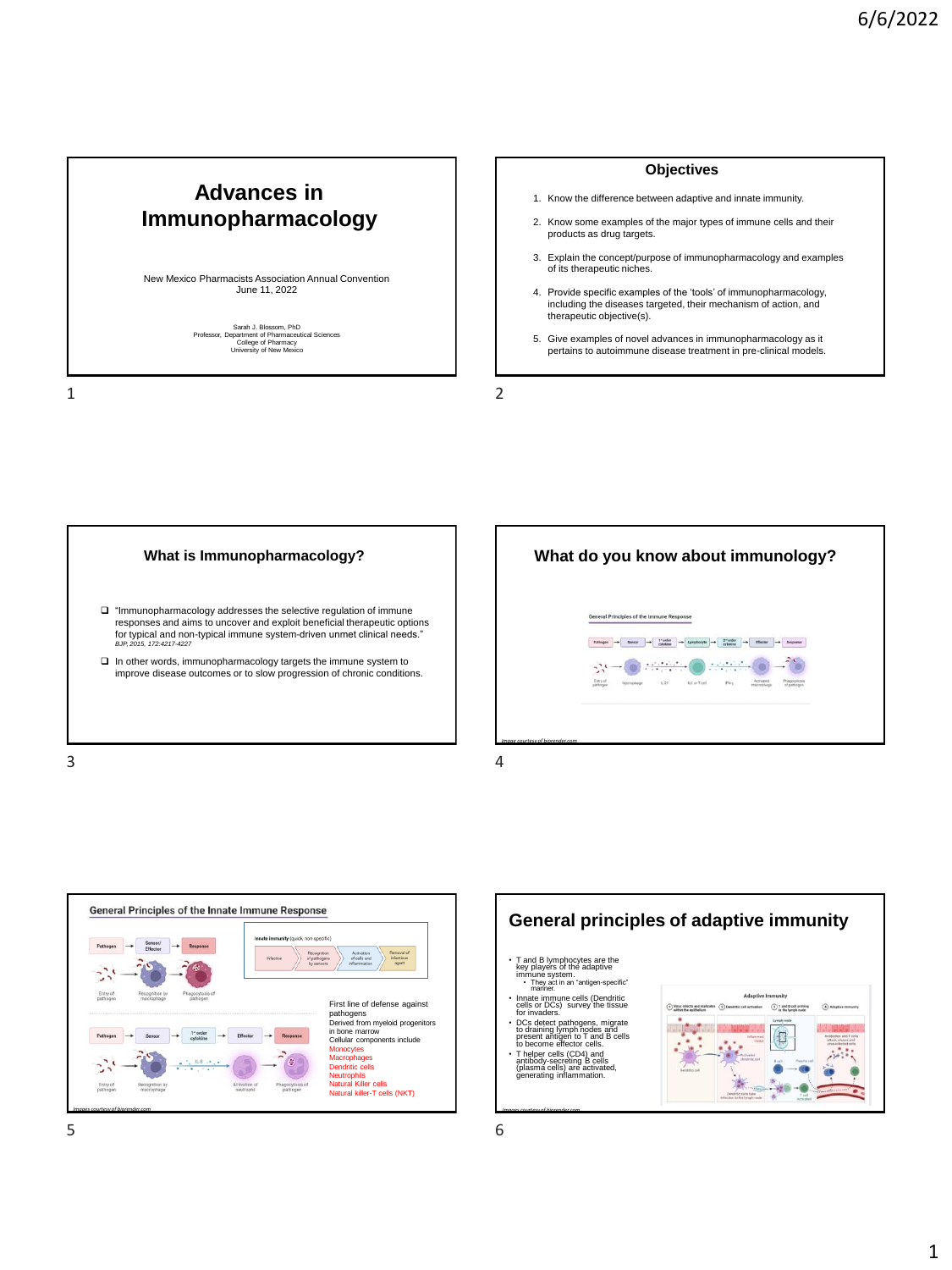





|                                                  | Top 10<br>Global sales<br>biologics<br>in \$B<br>in 2021 |
|--------------------------------------------------|----------------------------------------------------------|
| molecules (generally proteins such as cytokines, | 1) Humira®<br>18.4                                       |
| actors or mAbs) manufactured using living        | 2) Rituxan <sup>®</sup><br>9.2                           |
|                                                  | $\cdots$ $\cdots$<br>- -                                 |

**Therapeutic biologics are generally proteins**

• Complex molecules (generally proteins such as cytokines, growth factors or mAbs) manufactured using living microorganisms, plant or animal cells

|  | microorganisms, plant or animal cells                     | 3) Enbrel®                | 7.9 |
|--|-----------------------------------------------------------|---------------------------|-----|
|  |                                                           | 4) Herceptin <sup>®</sup> | 7.4 |
|  | Many produced using recombinant DNA technology            | 5) Avastin <sup>®</sup>   | 7.1 |
|  |                                                           | 6) Remicade®              | 7.1 |
|  | Sometimes referred to as biopharmaceuticals or biological | 7) Lantus <sup>®</sup>    | 5.7 |
|  | druas                                                     | 8) Neulasta®              | 4.7 |
|  |                                                           | 9) Avonex®                | 2.1 |
|  |                                                           | 10) Lucentis <sup>®</sup> | 1.5 |

\*Drug names will be referred to either/or generic/brand <https://www.verywellhealth.com/top-biologic-drugs-2663233>





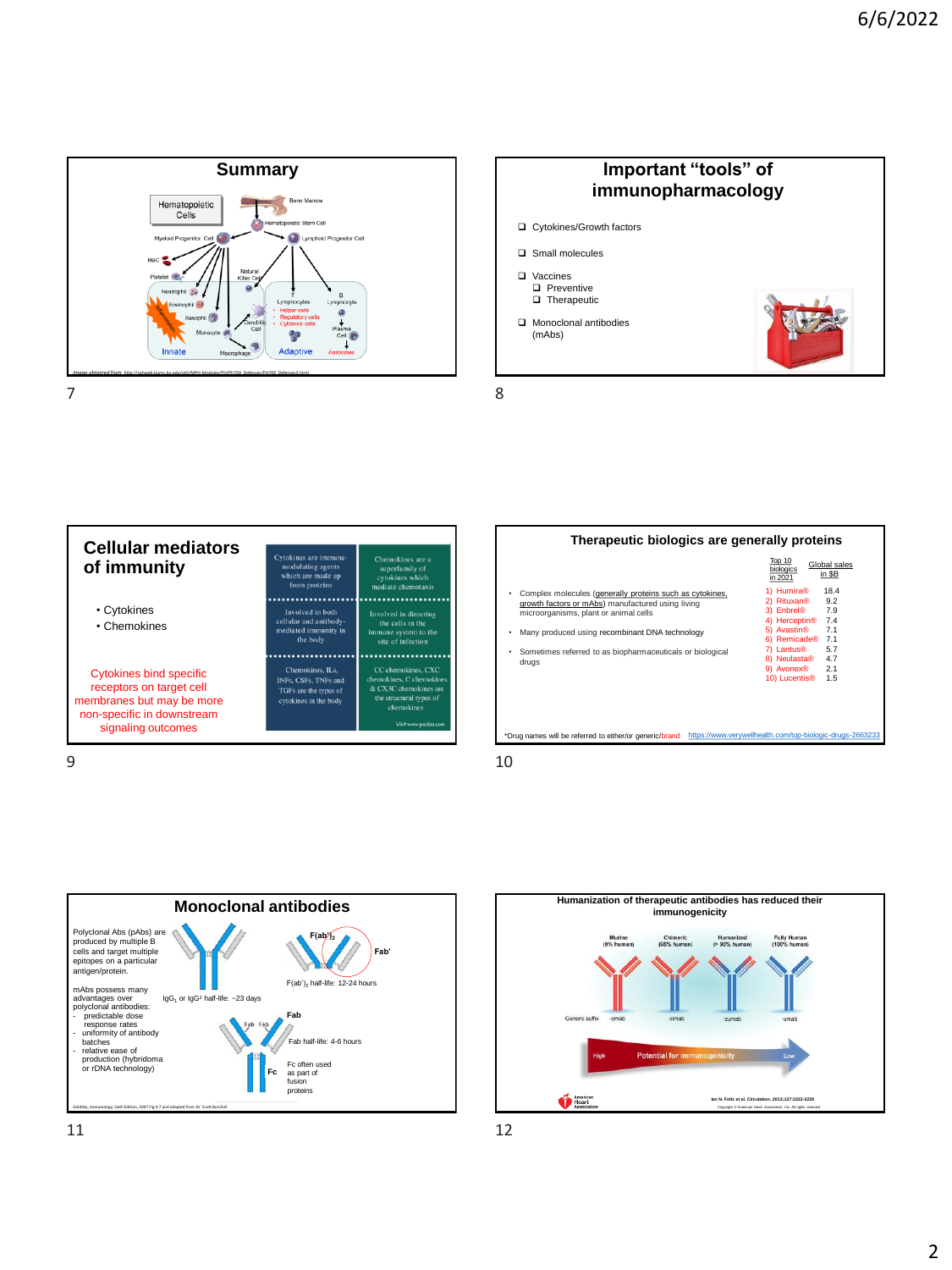### **Why use mAbs therapeutically?**

- Use to bind soluble inflammatory cytokines ('decoy receptors')
- Use to block cell surface receptors (such as receptors for inflammatory cytokines)
- Use to target tumor associated antigens (TAMs) on surface of cancer cells
- Mediate cell killing/clearance (example cancer cells)
- PROs: SPECIFICITY
- CONs: COST



*Images courtesy of biorender.com*













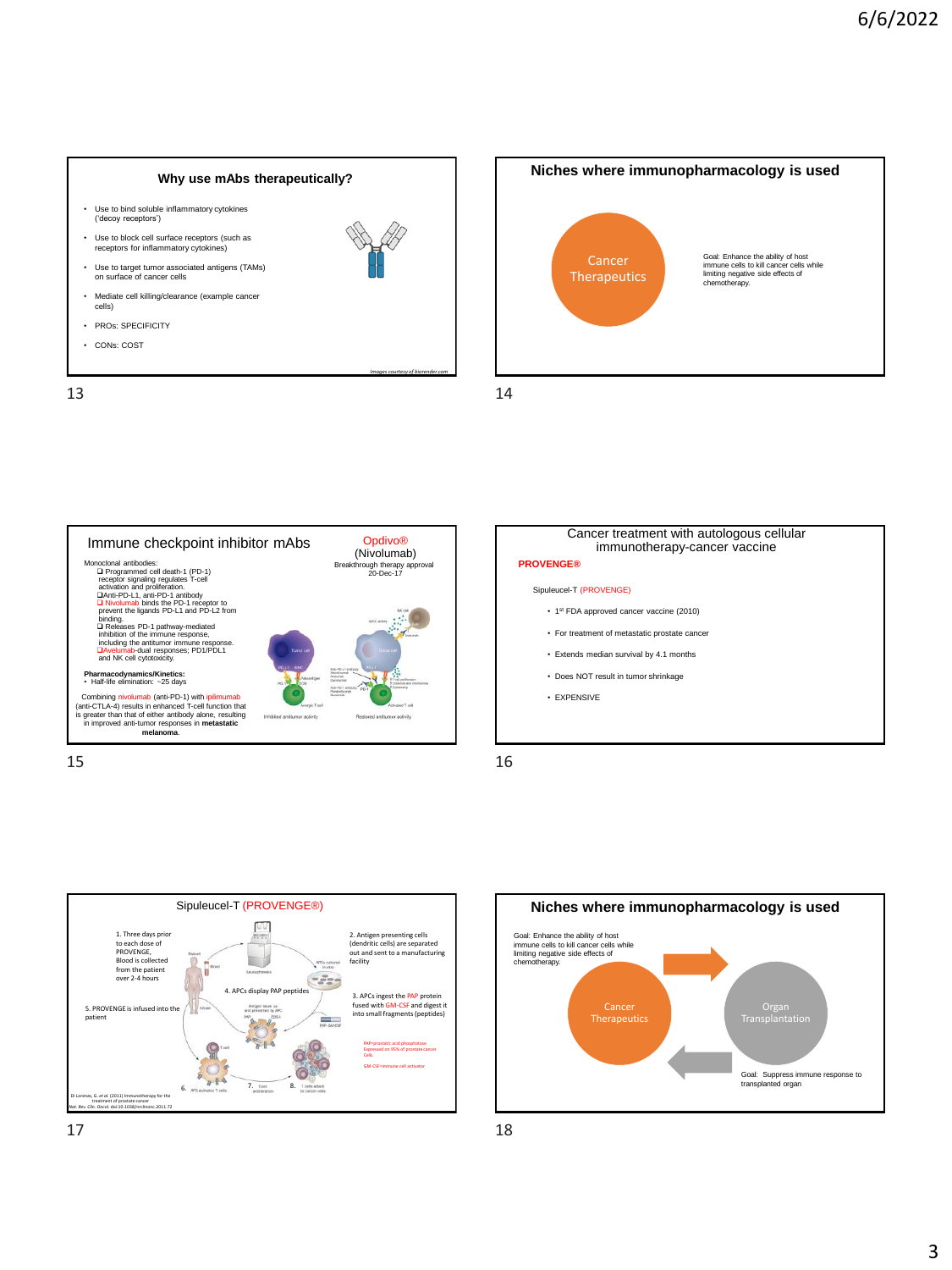#### **Review of Graft Rejection**

- Major Histocompatibility Antigens (HLA in humans)
	- Class I present on all nucleated cells a person's unique ID
	- Class I (HLA-A,B,C) recognized by CD8<sup>+</sup> T cells
	- Class II (on APCs) (HLA-DP, DQ, DR) recognized by CD4<sup>+</sup> T cells that produce cytokines and inflammatory mediators necessary for T and B cell activation and antibody production
- Grafts must be matched for both Class I and II antigens • Degree of foreignness determines the rate of rejection
	- Previous grafts or sensitization may decrease success
- Specific immune rejection
	- $\cdot$  **T** cell mediated  $(T_H + T_{\text{CTL}})$
	- **B Cell mediated (antibodies) – hyperacute rejection if prexisiting antibodies**
- Continual immune suppression required to prevent rejections

19 20

#### **Three General Principals of Immunosuppressive treatment**

- 1. Immune reactivity and likelihood of graft rejection are highest initially and decrease over time.
- 2. Use low doses of several drugs with non-overlapping toxicities.

Death of<br>foreign<br>cell type

3. Avoid over-immunosuppression which increases susceptibility to infection and cancer.



*Adapted from Dr. Scott B* 





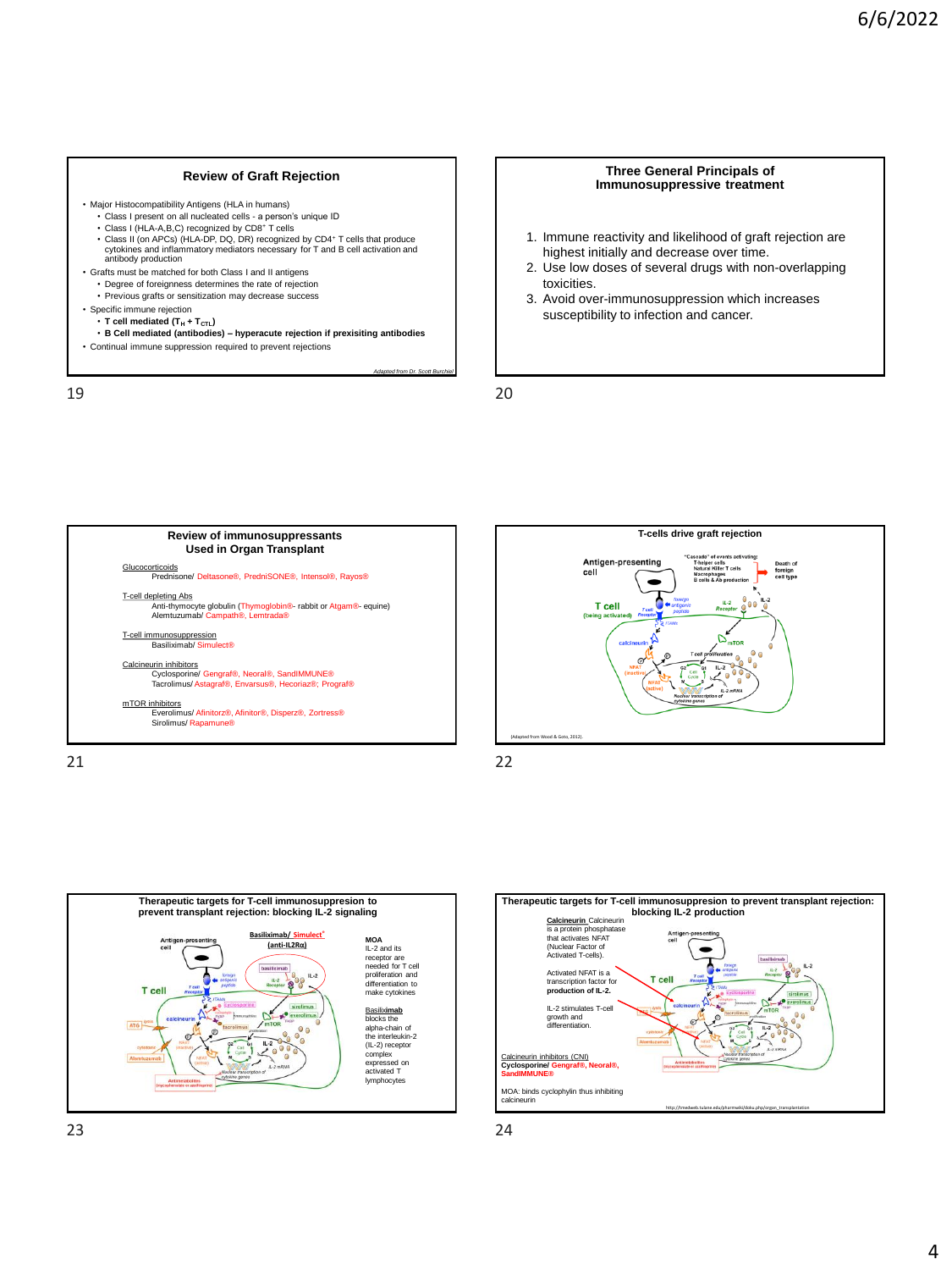## Calcineurin inhibitors adverse effects

- Not easy to use because of adverse effects
- Increased infections
- Cyclosporin and Tacrolimus
	-
	- Kidney damage increased blood pressure
	- interactions with CPY3A4

25 26





27 28





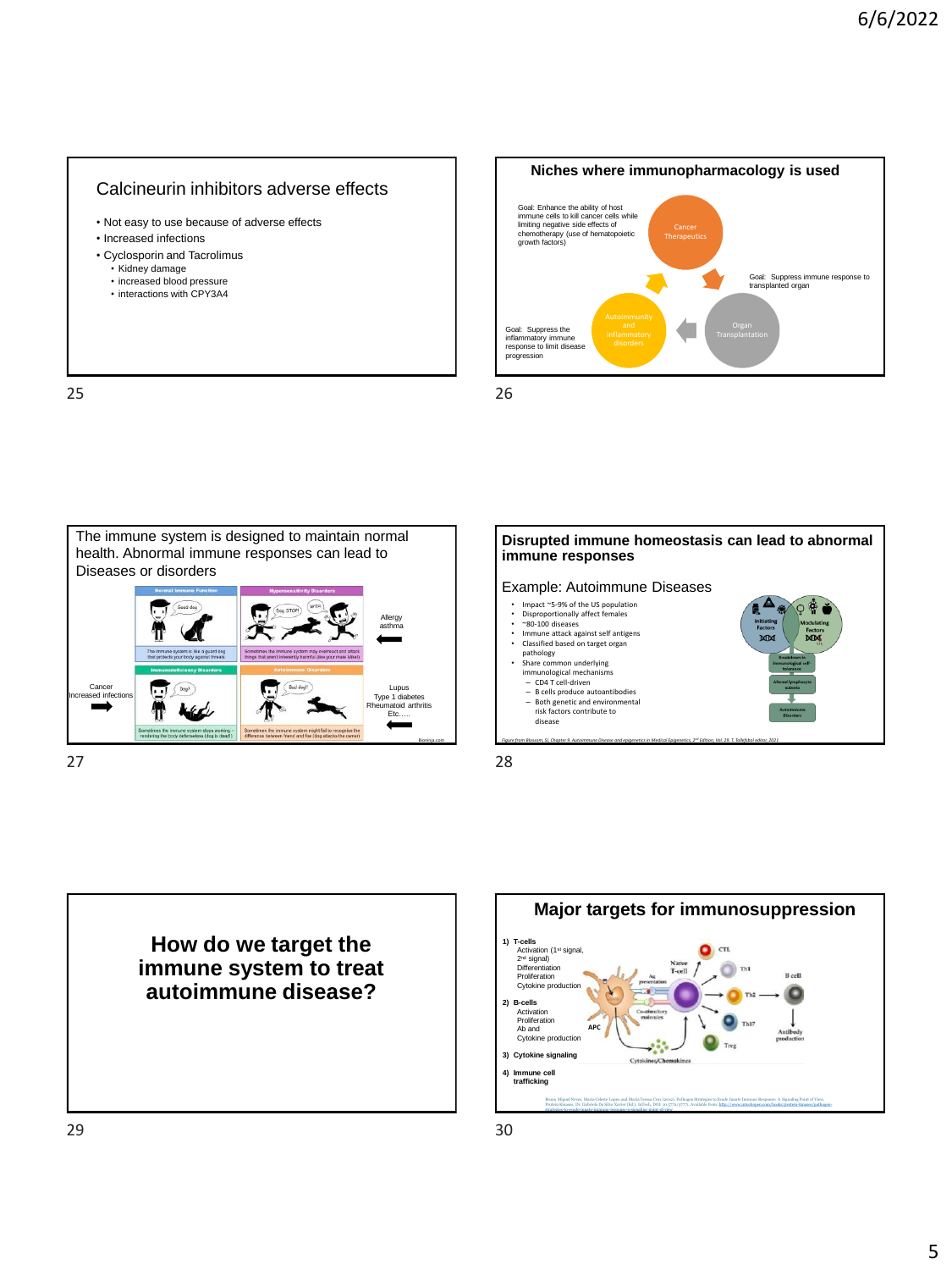## Corticosteroids have traditionally been the first line of defense



31 32







33 34



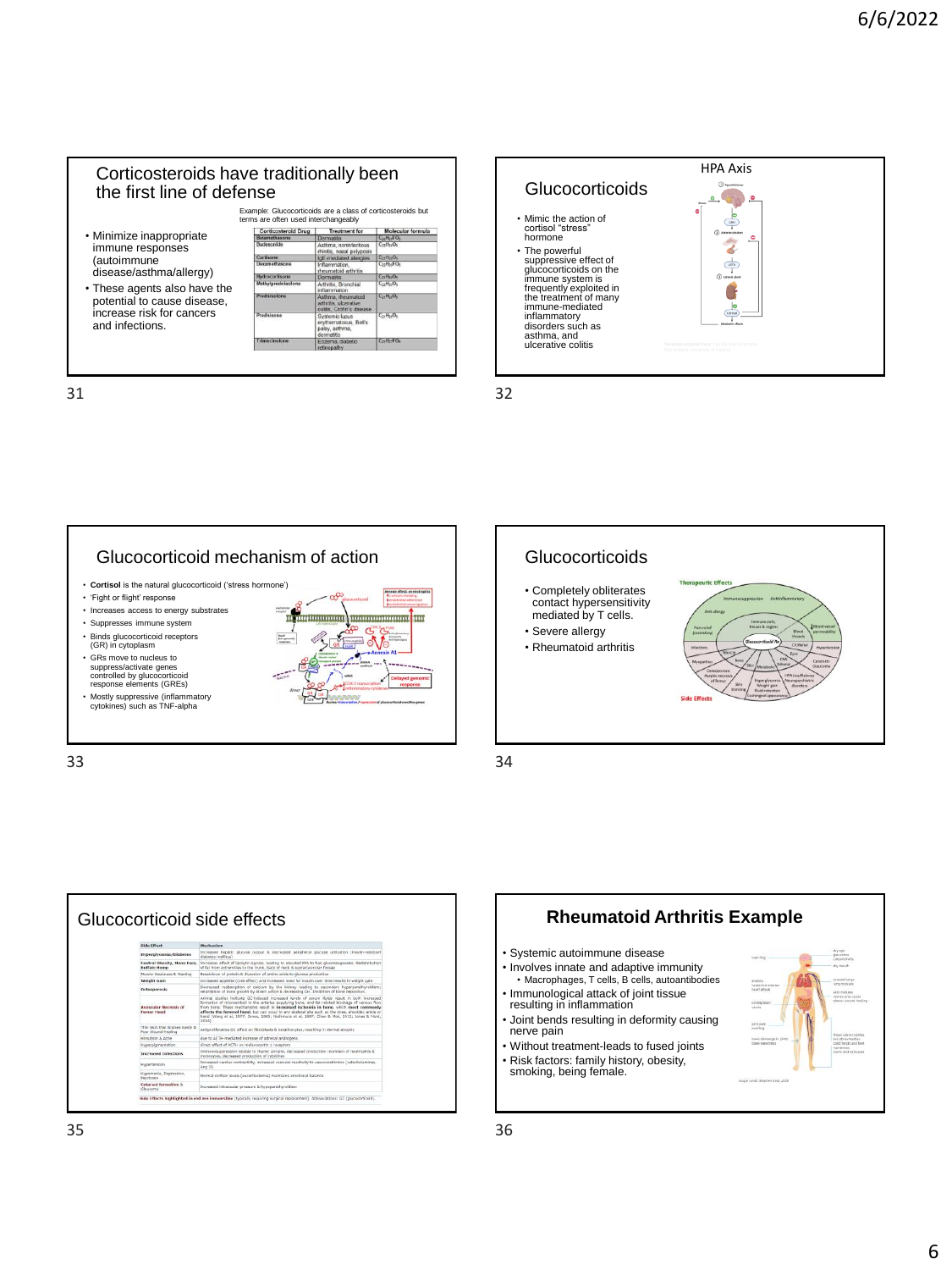





**Non-biologic DMARDs are broadly anti-inflammatory**

*The older drugs can be effective and are less expensive!*

• Target immune system to slow or reverse progression of arthritis (prevent joint

• Non-biologic DMARDS: non-specific immunosuppressives, anti-inflammatory

• SLOW onset of action (weeks to months) • Methotrexate is a 1<sup>st</sup> line DMARD

and cytotoxic effects

#### Some Examples

- Mycophenolate mofetil • Synthetic derivative of mycophenolic acid isolated from mold of penicillin; used in solid organ transplants for refractory rejection. • Also used in some immune mediated inflammatory disorders (lupus, RA, inflammatory bowel)
- Thalidomide
- Teratogen given to pregnant women decades ago. Used now as a treatment for multiple myeloma (plasma cell cancer) Angiogenesis inhibitor and has anti-inflammatory and immunomodulatory effects.
- Cytotoxic agents Azathioprine cylophosphamide

39 40

injury)